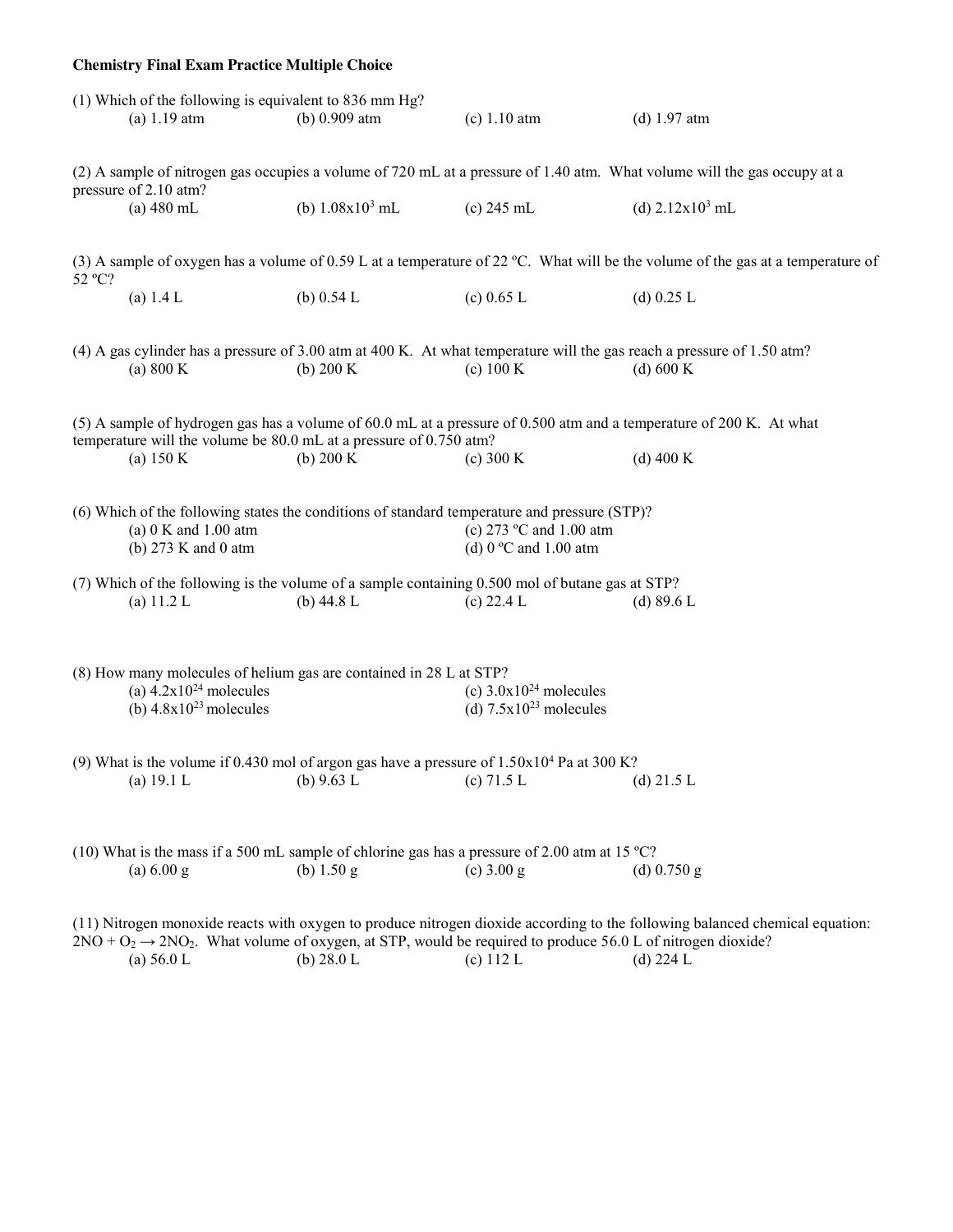| $(12)$ Which of the following is the volume of a 0.40 M solution containing 0.800 mol of potassium nitrate? |                                                                                                                     |                                                                                                        |                                                                                                                                                                           |                                                                                                                                                                                                                                                                              |  |
|-------------------------------------------------------------------------------------------------------------|---------------------------------------------------------------------------------------------------------------------|--------------------------------------------------------------------------------------------------------|---------------------------------------------------------------------------------------------------------------------------------------------------------------------------|------------------------------------------------------------------------------------------------------------------------------------------------------------------------------------------------------------------------------------------------------------------------------|--|
|                                                                                                             | (a) $0.32 L$                                                                                                        | (b) $2.0 L$                                                                                            | (c) $0.50 L$                                                                                                                                                              | (d) $1.0 L$                                                                                                                                                                                                                                                                  |  |
|                                                                                                             |                                                                                                                     |                                                                                                        |                                                                                                                                                                           |                                                                                                                                                                                                                                                                              |  |
|                                                                                                             | (a) 0.25 M                                                                                                          | (b) $0.33 M$                                                                                           | (13) Which of the following is the concentration of a solution containing 8.3 g of KI dissolved in 0.20 L?<br>(c) 0.80 M                                                  | (d) $1.1 M$                                                                                                                                                                                                                                                                  |  |
|                                                                                                             |                                                                                                                     |                                                                                                        |                                                                                                                                                                           |                                                                                                                                                                                                                                                                              |  |
|                                                                                                             |                                                                                                                     |                                                                                                        |                                                                                                                                                                           |                                                                                                                                                                                                                                                                              |  |
|                                                                                                             | (a) 12 M                                                                                                            | (b) $27 M$                                                                                             | (c) 7.2 M                                                                                                                                                                 | (14) What would be the final concentration if 60 mL of water are added to 40 mL of 18.0 M sulphuric acid solution?<br>(d) 5.4 M                                                                                                                                              |  |
|                                                                                                             |                                                                                                                     |                                                                                                        |                                                                                                                                                                           |                                                                                                                                                                                                                                                                              |  |
|                                                                                                             |                                                                                                                     |                                                                                                        |                                                                                                                                                                           |                                                                                                                                                                                                                                                                              |  |
|                                                                                                             |                                                                                                                     |                                                                                                        | (15) Which of the following gives the concentration of each ion in a 0.20 M solution of aluminum chloride?                                                                |                                                                                                                                                                                                                                                                              |  |
|                                                                                                             | (a) $[A1^{3+}] = 0.20$ M and $[Cl^-] = 0.20$ M<br>(b) $[A1^{3+}]$ = 0.60 M and $[Cl^-]$ = 0.20 M                    |                                                                                                        | (c) $[A]^{3+}$ = 0.20 M and $[Cl^-]$ = 0.60 M<br>(d) $[A1^{3+}]$ = 0.050 M and $[Cl^-]$ = 0.15 M                                                                          |                                                                                                                                                                                                                                                                              |  |
|                                                                                                             |                                                                                                                     |                                                                                                        |                                                                                                                                                                           |                                                                                                                                                                                                                                                                              |  |
|                                                                                                             |                                                                                                                     |                                                                                                        |                                                                                                                                                                           |                                                                                                                                                                                                                                                                              |  |
|                                                                                                             | (16) Which of the following is <b>INSOLUBLE</b> in water?<br>(a) $Li2CO3$                                           | (b) $(NH_4)$ <sub>3</sub> PO <sub>4</sub>                                                              | $(c)$ PbI <sub>4</sub>                                                                                                                                                    | $(d)$ CaF <sub>2</sub>                                                                                                                                                                                                                                                       |  |
|                                                                                                             |                                                                                                                     |                                                                                                        |                                                                                                                                                                           |                                                                                                                                                                                                                                                                              |  |
|                                                                                                             | (a) $Ca^{2+}$ (aq) + $CO_3^{2-}$ (aq) $\rightarrow$ CaCO <sub>3</sub> (s)                                           |                                                                                                        | (17) Which of the following gives the net ionic equation for the reaction of sodium carbonate with calcium nitrate?<br>(c) $Na^+(aq) + NO_3^-(aq) \rightarrow NaNO_3$ (s) |                                                                                                                                                                                                                                                                              |  |
|                                                                                                             | (b) CaCO <sub>3</sub> (s) $\rightarrow$ Ca <sup>2+</sup> (aq) + CO <sub>3</sub> <sup>2-</sup> (aq)                  |                                                                                                        | (d) NaNO <sub>3</sub> (s) $\rightarrow$ Na <sup>+</sup> (aq) + NO <sub>3</sub> <sup>-</sup> (aq)                                                                          |                                                                                                                                                                                                                                                                              |  |
|                                                                                                             |                                                                                                                     |                                                                                                        |                                                                                                                                                                           |                                                                                                                                                                                                                                                                              |  |
|                                                                                                             |                                                                                                                     |                                                                                                        |                                                                                                                                                                           | (18) A solution of calcium chloride is reacted with a solution of silver nitrate according to the following balanced chemical<br>equation: $CaCl_2 + 2AgNO_3 \rightarrow Ca(NO_3)_2 + 2AgCl$ . If 50 mL of 0.16 M calcium chloride reacts with 40 mL of silver nitrate, what |  |
|                                                                                                             | is the concentration of the silver nitrate solution?<br>(a) 0.0889 M                                                | (b) $0.200 M$                                                                                          | (c) 0.400 M                                                                                                                                                               | $(d)$ 0.100 M                                                                                                                                                                                                                                                                |  |
|                                                                                                             |                                                                                                                     |                                                                                                        |                                                                                                                                                                           |                                                                                                                                                                                                                                                                              |  |
|                                                                                                             |                                                                                                                     |                                                                                                        |                                                                                                                                                                           |                                                                                                                                                                                                                                                                              |  |
|                                                                                                             |                                                                                                                     |                                                                                                        |                                                                                                                                                                           |                                                                                                                                                                                                                                                                              |  |
|                                                                                                             |                                                                                                                     |                                                                                                        |                                                                                                                                                                           |                                                                                                                                                                                                                                                                              |  |
|                                                                                                             |                                                                                                                     |                                                                                                        |                                                                                                                                                                           |                                                                                                                                                                                                                                                                              |  |
|                                                                                                             |                                                                                                                     |                                                                                                        |                                                                                                                                                                           |                                                                                                                                                                                                                                                                              |  |
|                                                                                                             | $(a)$ 11.73                                                                                                         | (19) Which of the following is the pH of a solution with $[H^+] = 5.4 \times 10^{-3}$ M?<br>(b) $0.73$ | (c) 5.40                                                                                                                                                                  | (d) 2.27                                                                                                                                                                                                                                                                     |  |
|                                                                                                             |                                                                                                                     |                                                                                                        |                                                                                                                                                                           |                                                                                                                                                                                                                                                                              |  |
|                                                                                                             |                                                                                                                     | (20) Which of the following is the pH of a 0.040 M solution of $Ba(OH)2$ ?                             |                                                                                                                                                                           |                                                                                                                                                                                                                                                                              |  |
|                                                                                                             | (a) 1.40                                                                                                            | (b) $1.10$                                                                                             | $(c)$ 12.60                                                                                                                                                               | (d) $12.90$                                                                                                                                                                                                                                                                  |  |
|                                                                                                             |                                                                                                                     |                                                                                                        |                                                                                                                                                                           |                                                                                                                                                                                                                                                                              |  |
|                                                                                                             | (a) $HCl + KOH \rightarrow KCl + H2O$                                                                               |                                                                                                        | (21) What is the balanced equation for the reaction of chloric acid with potassium hydroxide?<br>(c) $HCIO_2 + KOH \rightarrow KClO_2 + H_2O$                             |                                                                                                                                                                                                                                                                              |  |
|                                                                                                             | (b) $HCIO_3 + KOH \rightarrow KClO_3 + H_2O$                                                                        |                                                                                                        | (d) $HCl_2 + KOH \rightarrow KCl_2 + H_2O$                                                                                                                                |                                                                                                                                                                                                                                                                              |  |
|                                                                                                             |                                                                                                                     |                                                                                                        |                                                                                                                                                                           |                                                                                                                                                                                                                                                                              |  |
|                                                                                                             | $(a)$ 46.0 J                                                                                                        | (22) Calculate the amount of energy required to melt 0.400 g of sulphur.<br>(b) $21.4$ J               | $(c)$ 178 J                                                                                                                                                               | $(d)$ 560 J                                                                                                                                                                                                                                                                  |  |
|                                                                                                             |                                                                                                                     |                                                                                                        |                                                                                                                                                                           |                                                                                                                                                                                                                                                                              |  |
|                                                                                                             | (23) Calculate the amount of energy required to increase the temperature of 5.00 g of iron from 20.0 °C to 60.0 °C. |                                                                                                        |                                                                                                                                                                           |                                                                                                                                                                                                                                                                              |  |
|                                                                                                             | (a) 135 J                                                                                                           | (b) $78.0 \text{ J}$                                                                                   | $(c)$ 45.0 J                                                                                                                                                              | $(d)$ 90.0 J                                                                                                                                                                                                                                                                 |  |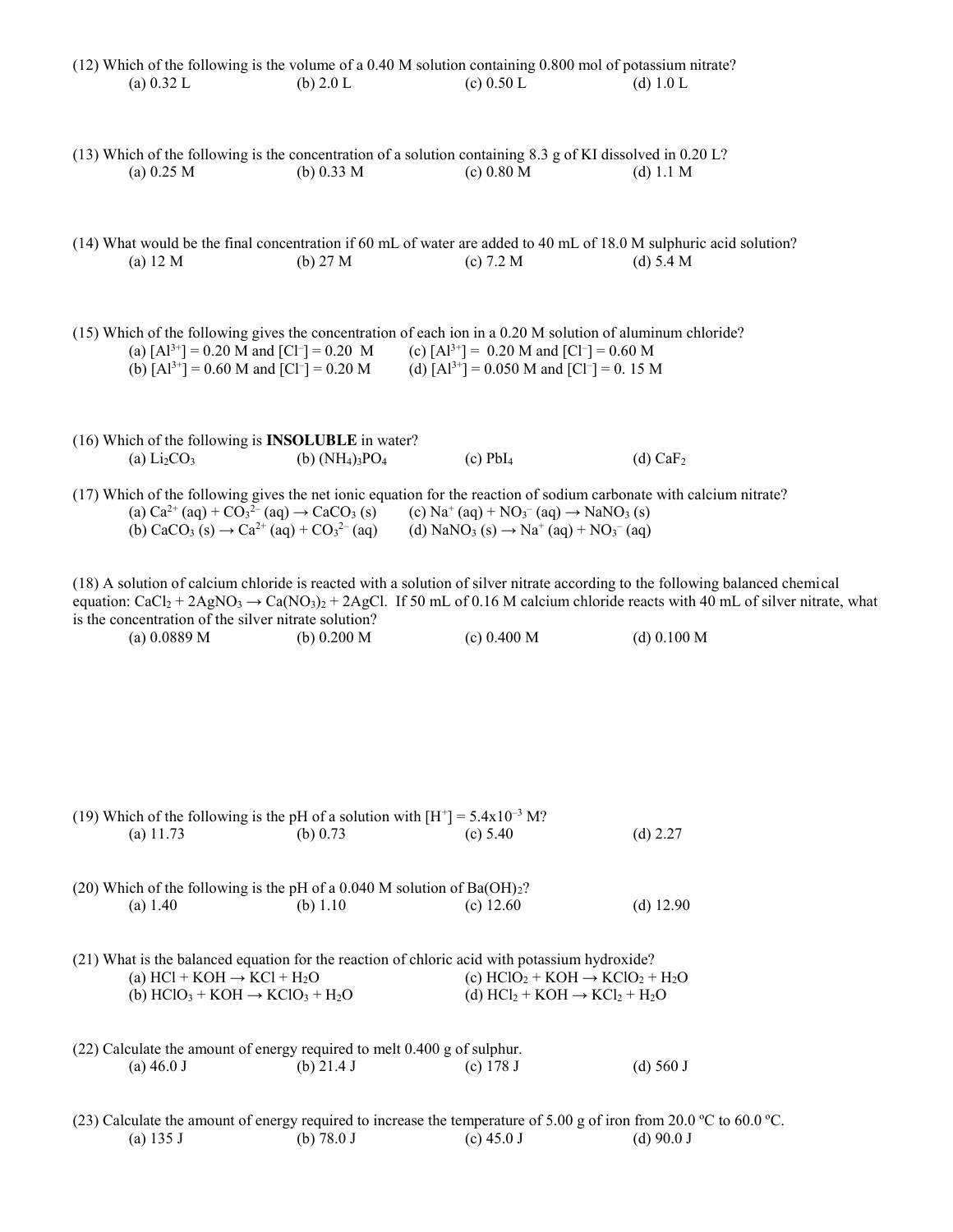(24) The reaction for the decomposition of carbonic acid is given below.  $H_2CO_3$  (aq) + 64.2 kJ/mol  $\rightarrow H_2O$  (g) +  $CO_2$  (g)

Which of the following statements describes the enthalpy change for the decomposition of carbonic acid?

(a) The reaction is exothermic and  $\Delta H = -64.2$  kJ/mol (c) The reaction is exothermic and  $\Delta H = +64.2$  kJ/mol (b) The reaction is endothermic and  $\Delta H = -64.2$  kJ/mol (d) The reaction is endothermic and  $\Delta H = +64.2$  kJ/mol (25) Use the heats of formation to calculate the heat of the following reaction:  $2SO_2(g) + O_2(g) \rightarrow 2SO_3(g)$ (a)  $-98.9$  kJ/mol (b)  $-692.5$  kJ/mol (c)  $-197.8$  kJ/mol (d) 197.8 kJ/mol



(30) The half–life of Silver–102 is 70 minutes. How long would it take for a 64 g sample to decay to 4.0 g? (a) 70 minutes (b) 350 minutes (c) 210 minutes (d) 280 minutes

(31) Which of the following is the name of the compound shown below?

| CНз                                    | (a) $3$ -ethyl-4,5-dimethylhexane                                   |
|----------------------------------------|---------------------------------------------------------------------|
|                                        | (b) $4$ -ethyl-2,3-dimethylhexane                                   |
| CH3CHCHCHCH3CH3                        | $(c)$ 4.5-ethyl-3-methylhexane<br>(d) $2,3$ -diethyl-4-methylhexane |
| CНз<br>CH <sub>2</sub> CH <sub>3</sub> |                                                                     |